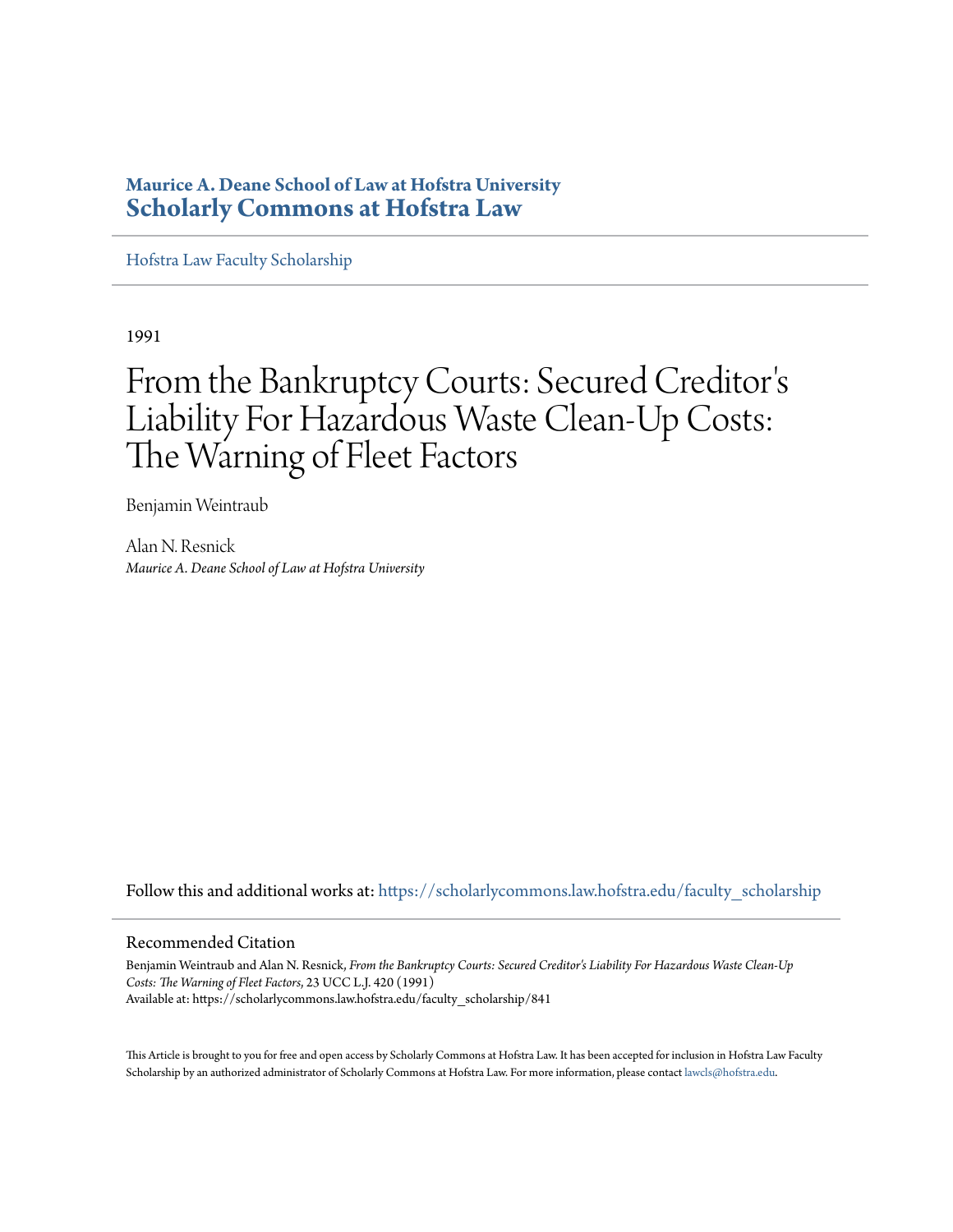# **From the Banktuptcy Courts**

*Benjamin Weintraub\* and Alan N. Resnick\*\** 

#### SECURED CREDITOR'S LIABILITY FOR HAZARDOUS WASTE CLEAN-UP COSTS: THE WARNING OF FLEET FACTORS

When banks and finance companies fmd a borrower's business operations inadequate to sustain repayment of a loan, they tum to collateral for comfort. When the collateral is real estate plagued by hazardous waste contamination, the land may have little or no salable value. This risk of being left with valueless collateral is not new to secured lenders, but-a much more troubling problem now facing fmancers is the additional risk that secured creditors may be liable under the Comprehensive Environmental Response, Compensation and Liability Act of 1980  $(CERCLA)^1$  for clean-up costs associated with hazardous wastes created by the debtor.

#### The Facts of the Case

A recent case decided by the Court of Appeals for the Ninth Cir-

cuit, *United States v. Fleet Factors Corp.,* 2 comes to grips with this problem and presents several caveats to lenders. In 1976, Swainsboro Print Works (SPW), a cloth-printing facility *i* entered into a factoring agreement with Fleet Factors Corp. under which Fleet Factors agreed to advance funds against an assignment of SPW's accounts receivable. As collateral for these advances, Fleet Factors obtained a security interest in SPW's textile facility and of all of the equipment, inventory and fixtures.

SPW filed a petition under chapter 11 in August 1979. The factoring agreement continued with court approval, but early in 1981, Fleet Factors ceased advancing funds to SPW because the debt to Fleet Factors exceeded its own estimate of the value of SPW's accounts receivable. Shortly thereafter, on February 17, 1981, SPW ceased operations and began liquidating its inventory. Fleet Factors, however, continued to collect the assigned accounts receivable. In December 1981, the case was converted to a chapter 7 liquidation, and a trustee assumed control of the facility.

In May 1982, Fleet Factors foreclosed on its security interest in

<sup>\*</sup> Special Counsel to the law finn of Kaye, Scholer, Fierman, Hays & Handler, New York, N.Y. Member of the National Bankruptcy Conference.

<sup>\*\*</sup>Benjamin Weintraub Distinguished Professor Bankruptcy Law, Hofstra University School of Law, Hempstead, N.Y.; Counsel to the law firm of Fried, Frank, Harris, Shriver & Jacobson, New York, N.Y. Member of the National Bankruptcy Conference. 1 42 U.S.C. §§ 9601 et seq. (1980).

<sup>&</sup>lt;sup>2</sup> 901 F.2d 1550 (11th Cir. 1990).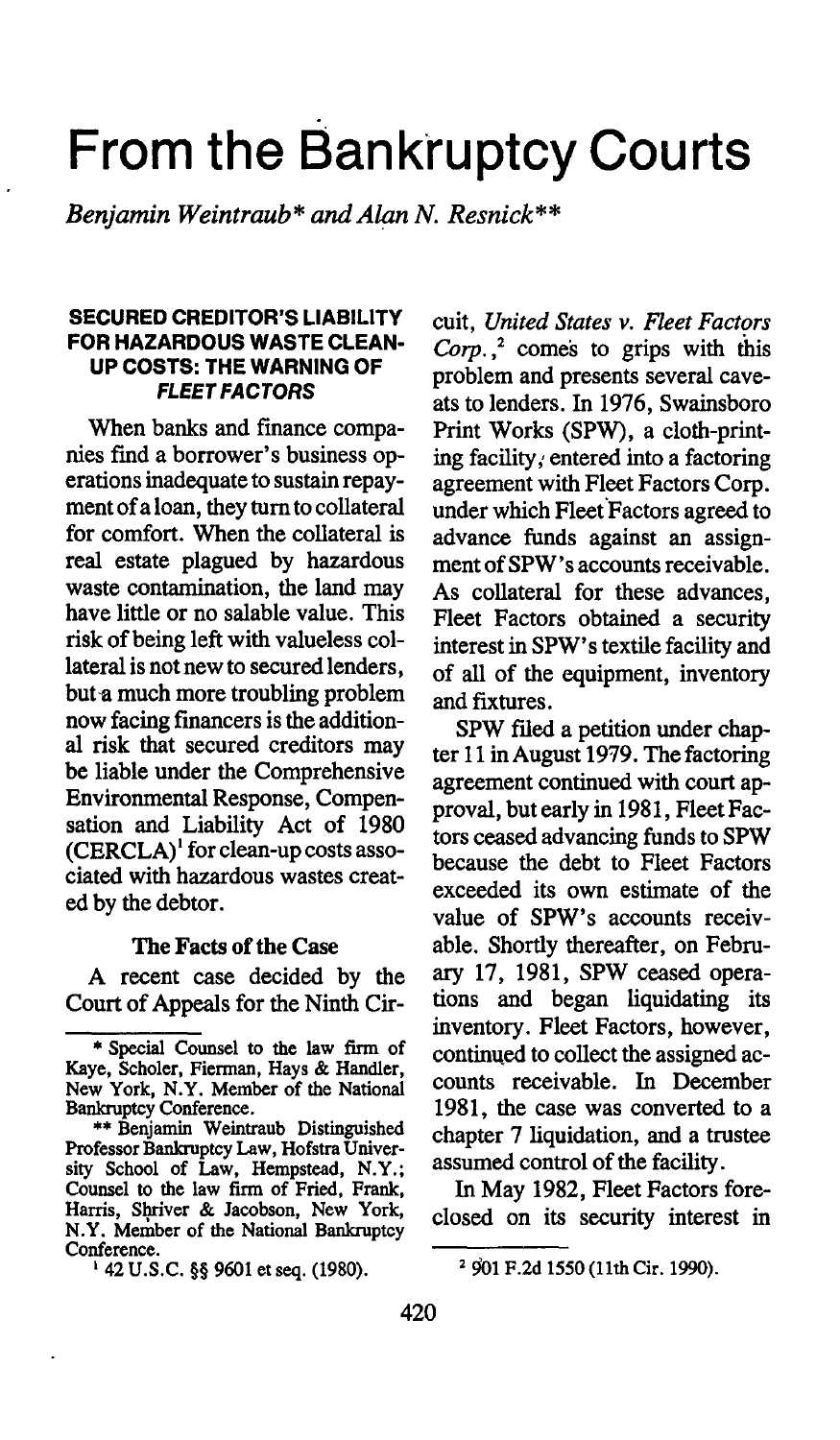some of SPW's inventory and equipment, and contracted- with a liquidator to sell it at an auction. In June, the collateral was sold "as is" and "in place" so that removal of the items was the responsibility of the purchasers. In August, Fleet Factors allegedly contracted with Nix Riggers to remove the unsold equipment in consideration for leaving the premises "broom clean."<sup>3</sup> Nix testified in a deposition that he was given a free hand by Fleet or the liquidator to do whatever was necessary at the facility to remove the machinery and equipment. Nix left the facility at the end of 1983.

#### EPA Inspection

In January 1984, the Environmental Protection Agency (EPA)<sup>4</sup> inspected the facility and found 700 55-gallon drums containing toxic chemicals and 44 truckloads of material containing asbestos. In responding to the environmental threat at SPW, the EPA incurred costs of \$400,000. The facility was conveyed to Emanuel County, Georgia, at a foreclosure sale in July 1987 resulting from SPW's failure to pay state and county taxes.

The government sued the two principal officers and stockholders of SPW as well as Fleet Factors to *<sup>3</sup>* recover the costs of cleaning up the hazardous waste. The district court granted the government's motion

for summary judgment with respect to the liability of the officers and stockholders for the cost of removing the hazardous waste in the drums but denied the motion with respect to the asbestos removal costs. Most importantly, the Fleet Factors motion for summary judgment was also deriied, and Fleet Factors appealed.

#### Court of Appeals

The court of appeals observed that CERCLA was enacted by Congress in response to the environmental and· public health hazards caused by the improper disposal of hazardous waste, and that the<br>"essential policy" underlying ' 'essential policy'' underlying CERCLA was to place the ultimate responsibility for cleaning up hazardous waste on ''those responsible for problems caused by the disposal of chemical poison."<sup>5</sup> To carry out such responsibility, CERCLA authorizes the federal government to clean up hazardous waste sites and recover the costs from certain categories of responsible parties:

> The parties liable for costs incurred by the government in responding to an environmental hazard are: ( 1) the present owners and operators of a facility where hazardous wastes-were released or are in danger of being released; (2) the owners or operators of a facility at the time the hazardous wastes were disposed; (3) the person or entity that arranged for the treatment or disposal of substances at the facili-

<sup>3 901</sup> F.2d at 1553.

<sup>•</sup> See 42 U.S.C. § 9601(2): "The term 'administrator' means the Administrator of the United States Environmental Protection Agency."

<sup>&#</sup>x27;901 F.2d at 1553.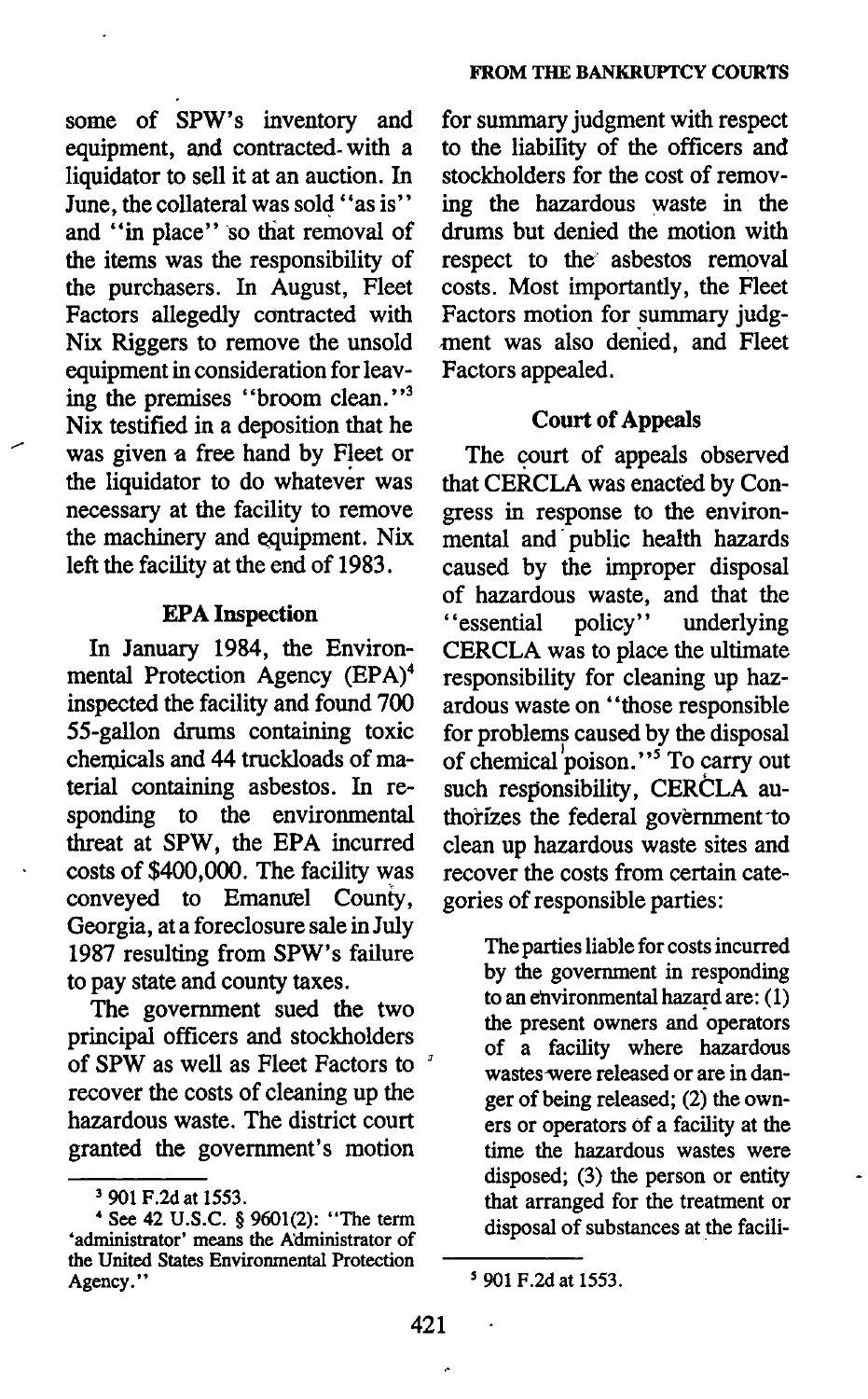ty; and (4) the person or entity that transported the substances to the facility. *<sup>6</sup>*

The government's position was that Fleet Factors was liable for the response costs associated with the waste at the SPW facility as either a present owner and operator of the facility<sup>7</sup> or the owner or operator of the facility at the time that the wastes were disposed.<sup>8</sup> The district court rejected as a matter of law the government's claim that Fleet Factors was a present owner of the facility but found a genuine issue of fact as to whether Fleet Factors was an owner or operator of the SPW facility at the time that the wastes were disposed and, therefore, it denied Fleet Factors's motion for summary judgment.

#### "Present Owner" Construed

Addressing the applicable sections of CERCLA, the court first discussed 42 U.S.C. § 9607(a)(1), which holds the owner or operator<sup>9</sup> of a facility containing hazardous waste liable for expenses incurred in responding to the environmental and health hazards·presented by the

7 See 42 U.S.C. § 9607(a)(1).<br>
<sup>8</sup> See 42 U.S.C. § 9607(a)(2).<br>
9901 F.2d at 1554. See *id.* at 1554 n.3: "Although the 'owner and operator' language of § 9607(a)(1) is in the conjunctive, we construe this language in the disjunctive in accordance with the legislative history of CERCLA and the persuasive interpretations of other federal courts'' (citations omitted).

waste in that facility. The court construed the present owner and opera- . tor of a facility as the individual or entity owning or operating the facility at the time that the plaintiff initiated the lawsuit by filing the complaint.

Reviewing the facts from July 9, 1987, the date that the litigation commenced, the court found that the owner of the SPW facility was Emanuel County, Georgia. Under CERCLA, however, a state or local government that has involuntarily acquired title to a facility generally is not held liable as the owner or operator of the facility.

Instead, the statute provides:

[i]n the case of any facility, title or control of which was conveyed due to bankruptcy, foreclosure, tax deiinquency, abandonment, qr similar means to a unit of a State or local government [its owner or operator is] any person who owned, operated or otherwise controlled activities at such facility *immediately* before $hand.<sup>10</sup>$ 

The parties disagreed as to the interpretation of the phrase "immediately beforehand.'' The district court had held that Fleet Factors could not be liable under Section 9607(a)(1) because it had never foreclosed on the facility, and its agents had not been on the premises since December 1983. The court of appeals agreed with Fleet Factors that ''the plain meaning of the phrase 'immediately beforehand'

<sup>6</sup>901 F.2d at 1553-1554. "The term facility means (A) any building, struc-<br>ture....."  $42 \text{ U.S.C.}$  § 9601(9).

<sup>10 42</sup> U.S.C. § 9601(20)(A)(iii) (emphasis added).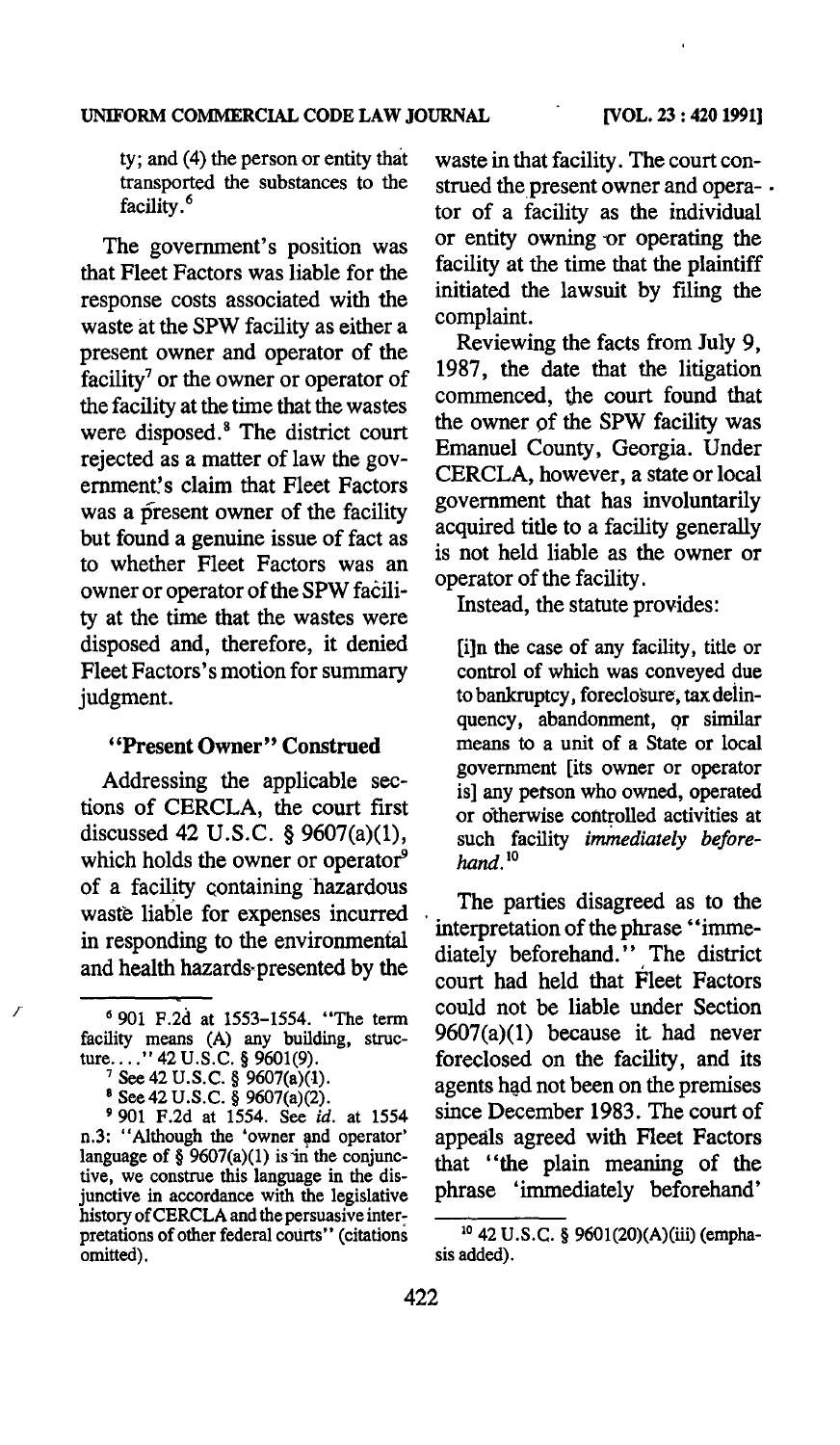means without intervening ownership, operation, and control."<sup>11</sup>

#### No Ownership, Operation, or Control

Accordingly, the court of appeals held that Fleet Factors could not be held liable under Section  $9607(a)(1)$ because it neither owned, operated, nor controlled SPW immediately prior to Emanuel County's acquisition of the facility. Thus, from December'1981, when SPW became a debtor under chapter 7 of the Bankruptcy Code, until the July 1987 foreclosure sale, the bankruptcy estate and trustee were the owners of the facility; Fleet Factors' involvement with SPW terminated more than three years before the-county assumed ownership of the facility. The court also observed that it was of no moment that the bankruptcy trustee might not have effectively exercised control of the facility. "To reach back to Fleet's involvement with the facility prior to December 1983 in order to impose liability would torture the plain statutory meaning of 'immediately beforehand.' "12

Liability is also imposed under Section 9607(a)(2) of CERCLA on "any person who at the time of disposal of any hazardous substance owned or operated any . . . facility at which such hazardous substances were disposed of..."<sup>13</sup> Excluded from the definition of "owner or

operator" is any "person, who, without participating in the management of a ... facility, holds indicia of ownership primariJy to protect his security interest in the ... facility."<sup>14</sup> The court of appeals held that Fleet Factors had the burden of establishing its entitlement to this exemption:

There is no dispute that Fleet held an 'indicia of ownership' in the facility <sup>~</sup>through its deed of trust to SPW, and that this interest was held primarily to protect its security interest $\cdot$  in the -facility. ,The *critical issue is whether Fleet participated in management sufficiently to incur liability under the statute.* <sup>15</sup>

#### Secured Creditor Exception

Observing that the construction of the "secured creditor exemption" was an issue of first impression in the federal appellate courts, the court of appeals rejected the government's urging of a literal interpretation of  $the$  exemption- that would exclude from its protection any secured creditor that.participates ''in any manner'' in the management of a facility. Such a narrow

<sup>11 901</sup> F.2d at 1555.

<sup>&</sup>lt;sup>12</sup> *Id.* 

<sup>&</sup>lt;sup>13</sup> See also 42 U.S.C. § 9601(20)(A).

*l4[d.* 

<sup>15 901</sup> F.2d at 1556 (emphasis added). In a footnote, the court recognized the distinction between Fleet Factors's possible liability under  $42 \text{ U.S.C.}$  §  $9607(a)(2)$  as operator and, alternatively, Fléet Factors's possible liability by having an indicia of ownership<br>and managing the facility to the extent necessary to remove it from the secured creditor liability exception. "In order to avoid repetition, and because this case fits more snugly under a secured creditor analysis, we will forego an" analysis of Fleet's liability as an operator." *ld.* at 1554 n.6.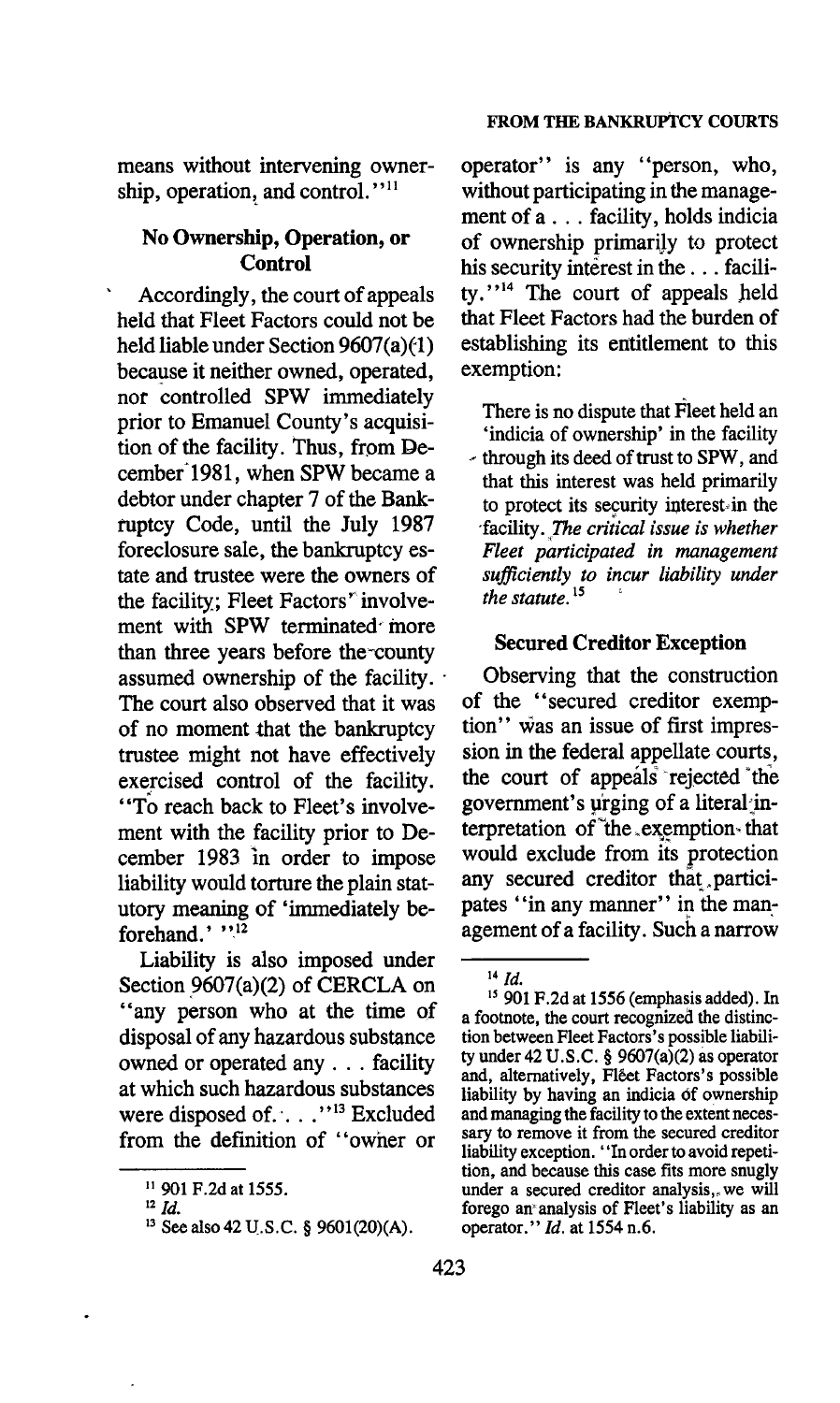interpretation would eradicate the exemption Congress intended to afford secured creditors, the court said:

Secured lenders frequently have some involvement in the financial affairs of their debtors in order to insure that their interests are being adequately protected. To adopt the government's interpretation of the secured creditor exemption could expose all such lenders to CERCLA liability for engaging in their normal course of business.<sup>16</sup>

Fleet Factors urged the court to adopt the distinction enunciated by severa1 district courts between permissible participation in the financia1 management of the facility and impermissible participation in the day-to-day or operational management. Such a distinction was made in *United States* 'v. *Mirabile!'* a decision relied on by the district court in *Fleet Factors.* The district court interpreted the statutory langugage to permit secured creditors to ''provide financial assistance and genera], and even isolated instances of specific, management advice to its debtors without risking CER-CLA liability if the secured creditor does not participate in the day-today management of the business or facility either before or after the business ceases operation."<sup>18</sup>

#### District Court "Too Permissive"

The district court applied this interpretation to conclude that until Fleet Factors's liquidator entered the facility in June 1982, Fleet Factors's activity did not rise to the level of participation in management sufficient to impose CERCLA liability. The district court, however, determined that after Fleet Factors's liquidator entered the facility, the facts alleged by the government relating to Fleet Factors's involvement were sufficient to preclude the granting of summary judgment in favor of Fleet Factors. Although the court of appeals agreed with the district court's decision on the motion for summary judgment, it found its construction of the statutory secured creditor exemption too permissive toward secured creditors who are involved with toxic waste facilities:

The district court's broad interpretation of the exemption would essentially require a secured creditor to be involved in the operations of a facility in order to incur liability. This construction ignores the plain language of the exemption and essentially renders it meaningless. Individuals and entities involved in the operations of a facility are already liable as operators under the express language of section 9607(a)(2). Had Congress intended to absolve secured creditors from ownership liability, it would have done so. Instead, the statutory language chosen by Congress explicitly holds secured creditors liable if

<sup>&</sup>lt;sup>16</sup> 901 F.2d at 1556.<br><sup>17</sup> No. 84-2280, slip op. at 3 (E.D. Pa. Sept. 4, 1985).

<sup>&</sup>lt;sup>18</sup> United States v. Fleet Factors Corp., 724 F. Supp. 955, 960 (S.D. Ga. 1988); accord Guidice v. BFG Electroplating & Mfg. Co., 732 F. Supp. 556, 561-562 (W.D. Pa. 1989); United States v. Nicolet, 712 F. Supp. 1193, 1205 (E.D. Pa. 1989).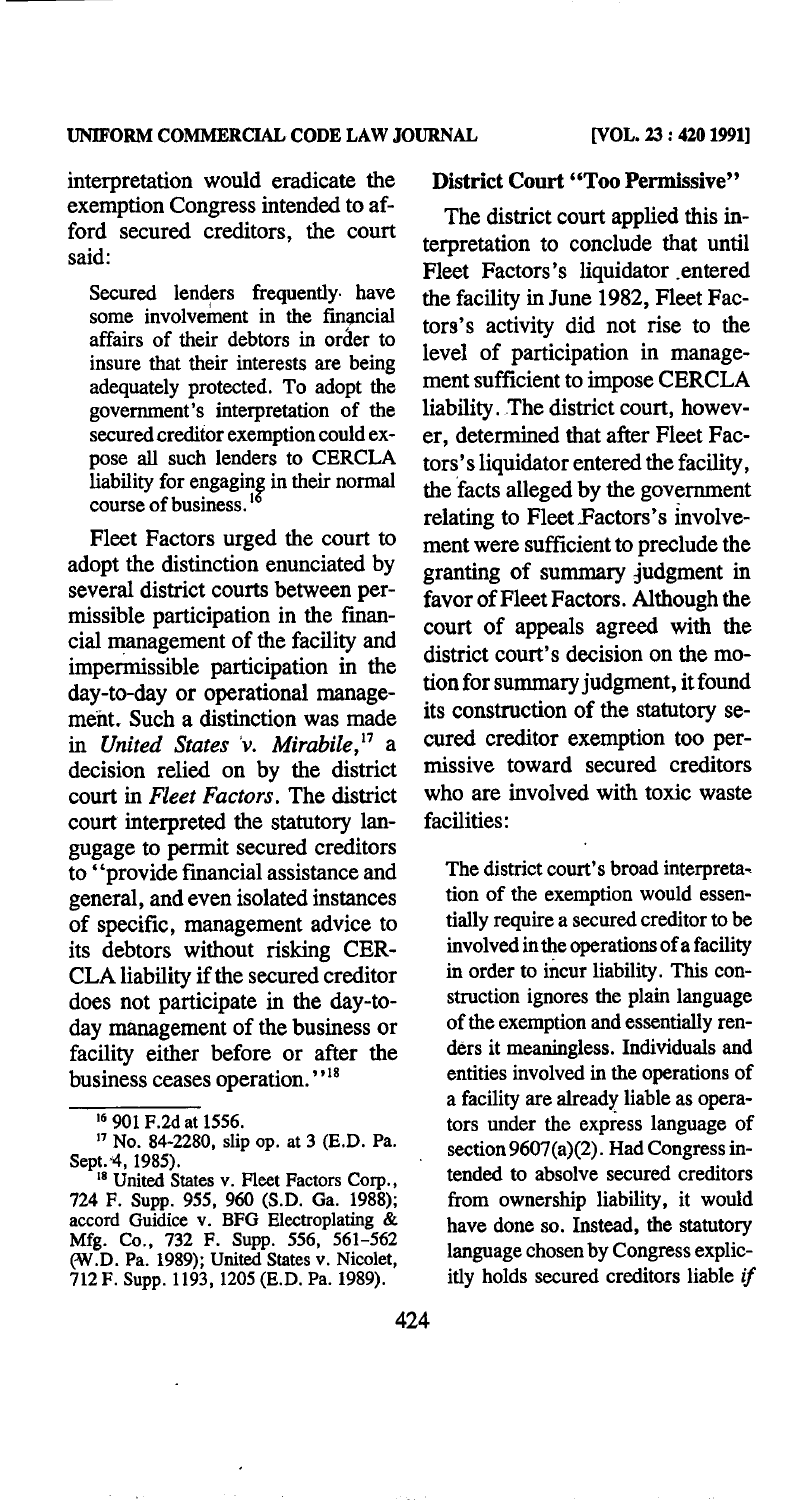#### *they participate in the management ofafacility.* <sup>19</sup>

Analyzing the phrase' 'participating in the management" and the term "operator," the court of appeals observed that, although similar they were not congruent:

Under the standard we adopt today, a secured creditor may incur section 9607(a)(2) liability, without being an operator, by participating in the financial management of a facility to the degree indicating a capacity to influence the corporation's treatment of hazardous wastes. It is not necessary for the secured creditor actually to involve itself in the day-to-day operations of the facility in order to be liable-although such conduct will certainly lead to the loss of the protection of the statutory exemption. Nor is it necessary for the secured creditor to participate in management decisions relating to hazardous waste.<sup>20</sup>

The court of appeals construction of the secured creditor's exemption was, as the court indicated, less permissive than that of the district court's, yet broader than that urged by the government. The court stated that nothing in its decision should preclude a secured creditor from monitoring any aspect of a debtor's business, and moreover, a secured creditor could become invoJved in "occasional and discrete fmancial decisions relating to the protection of its security interest without incurring liability.''<sup>21</sup>

#### FROM THE BANKRUPTCY COURTS

#### No Disincentive for Lenders ·

The court of appeals dismissed as "unfounded" any concern that the effect of its interpretation of the exemption provision for secured creditors might create disincentives for lenders to extend financial assistance to businesses with potential hazardou's waste problems and might encourage secured creditors ''to distance themselves from the management actions, particularly those related to hazardous wastes."<sup>22</sup> Critics might predict that the improper treatment of hazardous wastes could be perpetuated, rather than resolved, as a result of the decision.

Quite to the contrary, the court of appeals was confident that its interpretation of the statute should encourage potential creditors to investigate thoroughly the waste treatment systems and poiicies of potential debtors. ''If the treatment systems seem inadequate, the risk of CERCLA liability will be weighed irito the terms of the loan agreement."<sup>23</sup> The court viewed its decision as one that will further the aims of CERCLA by enlisting the aid of secured lenders, saying:

[D]ebtors, aware that inadequate hazardous waste treatment will have a significant adverse impact on their loan terms, will have powerful incen-

<sup>19 901</sup> F.2d at 1557 (emphasis added). 20 901 F.2d at 1558. 21 *ld.* -

 $22$  *Id.* The court cited Guidice, 732 F. Supp. at 556, 562; Note, "Interpreting the Meaning of Lender Management Under Section 101(20)(A) of CERCLA," 98 Yale L.J. 925, 928, 944 (1989).<br>
<sup>23</sup> 901 F.2d at 1558.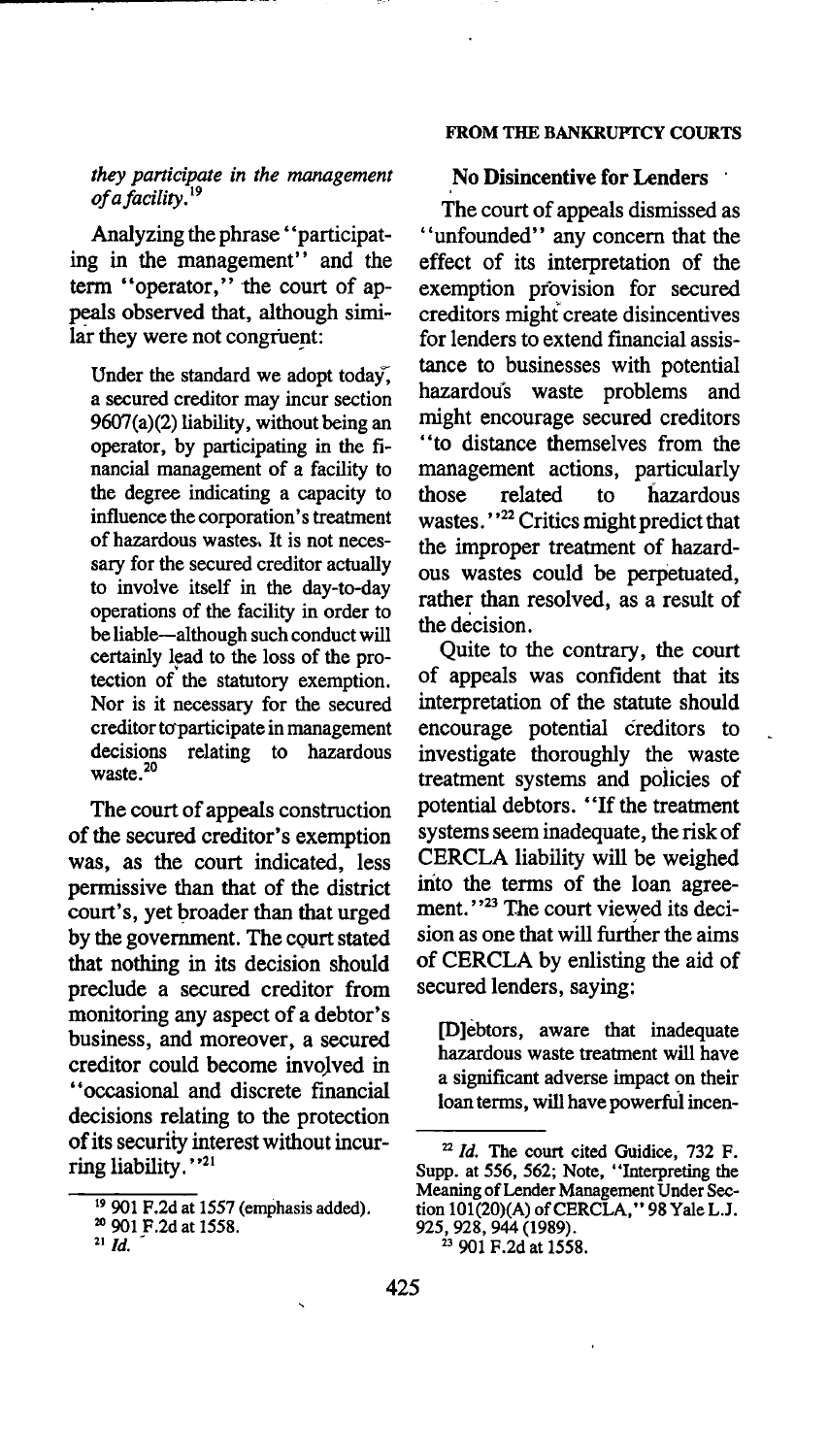tives to improve their handling of hazardous wastes.

Similarly, creditors' awareness that they are potentially liable under CERCLA will encourage them to monitor the hazardous waste treatment systems and policies of their debtors and insist upon compliance with acceptable treatment standards as a prerequisite to continued and future financial support. . . . Once a secured creditor's involvement with a facility becomes sufficiently broad that it can anticipate losing its exemption from CERCLA liability, it will have a strong incentive to 'address hazardous waste problems at the facility rather than studiously avoiding the investigation and amelioration of the hazard.<sup>24</sup>

#### Adequacy of Complaint

In applying its statutory interpretation to the case before it, the court of appeals agreed with the district court that the government alleged sufficient facts to hold Fleet Factors liable. Although Fleet Factors's conduct before SPW ceased printing operations in February 1981 fell within the 'scope of the secured creditor's exemption, Fleet Factors alleged involvement with SPW increased substantially thereafter when SPW ceased printing operations and began winding down its affairs. This involvement included requiring SPW to obtain Fleet Factors's approval before shipping goods to customers, establishing the price for excess inventory, dictating when and to whom the finished

goods should be shipped, determining when employees should be laid off, supervising the activity of the office administrator at the site, receiving and processing SPW's employment and tax forms, controlling access to the facility, and contracting with a liquidator to dispose of SPW's fixtures and equipment. Such involvement in financial management was ''pervasive, if not complete''<sup>25</sup> and, if proved, would be sufficient to place Fleet Factors outside the protection of CER-CLA's secured creditor exemption. Additionally, the government alleged that Fleet Factors was also involved in the operational management of the facility: ''Either of these allegations is sufficient as a matter of law to impose CERCLA liability on a secured creditor.' ' 26 As to Fleet Factors's involvement at the facility from the time that it contracted with the liquidator in May 1982 until Nix left the facility in December 1983, the court of appeals agreed with the district court that Fleet Factors's alleged conduct brought it outside the secured creditor exemption. ''Indeed, Fleet's involvement would pass the threshold for operator liability under {CERCLA]. ''<sup>27</sup>

#### Secured Creditor Exemption .Rejected

Fleet Factors contended that its activity at the facility from the time of the auction was within the se-

<sup>24</sup>901 F.2dat 1558-1559.

<sup>25 901</sup> F.2d at 1559. 26 *Id.* 

<sup>27 901</sup> F.2d at 1560.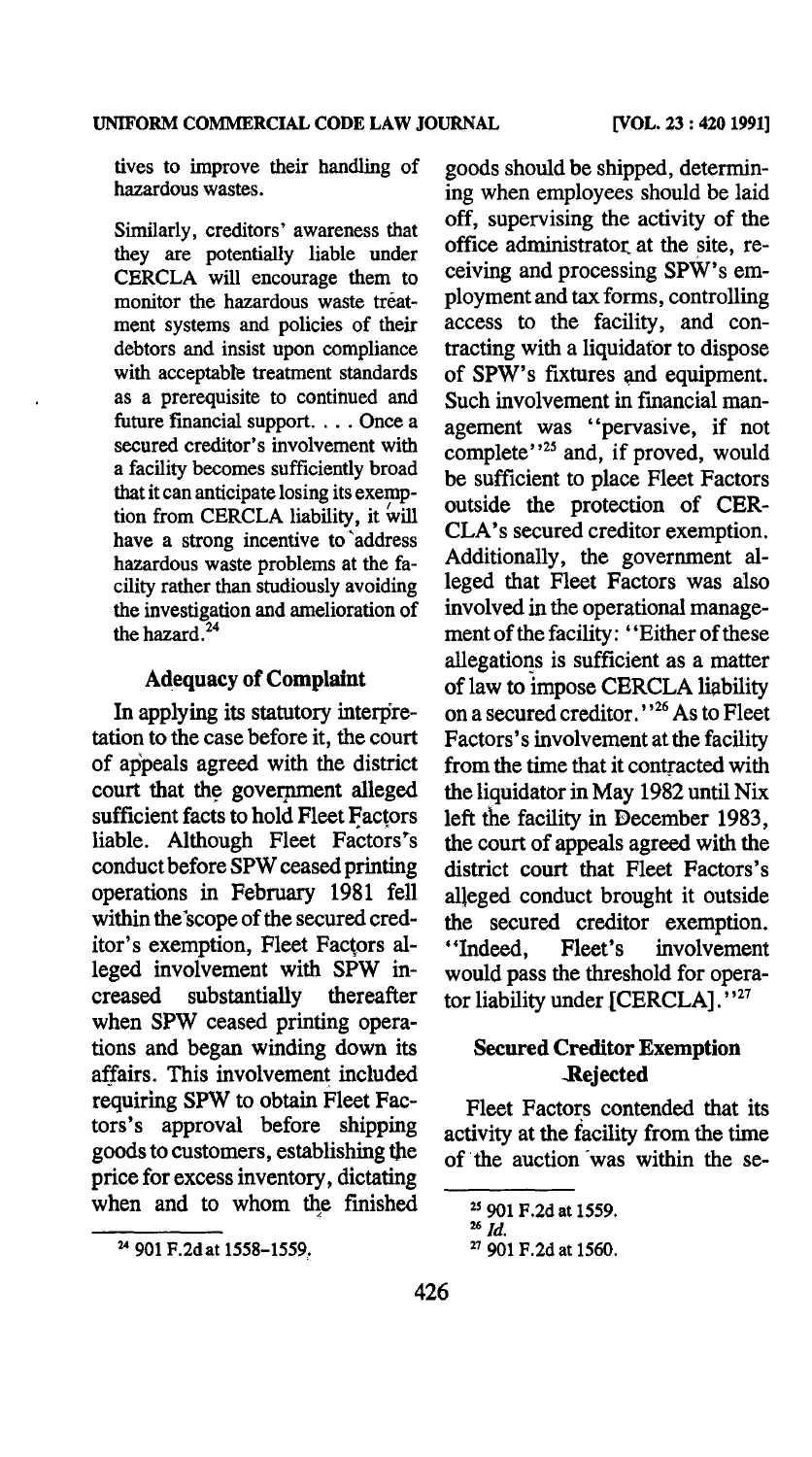cured creditor exemption becaue it Conclusion was merely protecting its security It is easy to see why financial interest in the facility and foreclos-<br>institutions shudder at the court's interest in the facility and foreclos-<br>institutions shudder at the court's<br>ing its security interest in its equip-<br>conclusion that Elect Factors may ing its security interest in its equip-<br>ment, inventory, and fixtures. Re-<br>he liable under CERCLA for "parment, inventory, and fixtures.  $Re$ - be liable under CERCLA for "par-<br>iecting this argument as immaterial,  $\frac{1}{10}$  insting in the management" of jecting this argument as immaterial, ticipating in the management'' of the court reasoned that " $[w]$  that is the facility. Fleet Factors was doing the court reasoned that  $\cdot$  [w]hat is the facility. Fleet Factors was doing relevant is the nature and extent of nothing more than protecting its serelevant is the nature and extent of nothing more than protecting its se-<br>the creditor's involvement with the ouring interest in its accounts receive the creditor's involvement with the curity interest in its accounts receiv-<br>facility, not its motive. To hold oth-<br>able inventory and fixtures at a facility, not its motive. To hold oth-<br>erwise would enable secured credi-<br>time, when SPW had ceased onerwise would enable secured credi- $\frac{1}{2}$  -time when SPW had ceased options' tors to take indifferent and irrespon-<br>sible actions toward their debtors' conduct was inconsistent with a sale hazardous wastes with impunity by that would be conducted if the col-<br>incanting that they were protecting lateral were sold at a foreclosure incanting that they were protecting lateral were sold at a foreclosure<br>their security interests. Congress sale, Indeed, the provisions of the their security interests. Congress sale. Indeed, the provisions of the did not intend CERCLA to sanction Iniform Commercial Code<sup>29</sup> pro-

The court of appeals agreed with fault the right to take possession of the district court holding that Fleet the collateral In taking possession a the district court holding that Fleet the collateral. In taking possession a<br>Factors was not within the class of secured party may proceed without persons liable as a current owner or judicial process if this can be done operator under Section  $9607(a)(1)$ . without breach of the peace or may Although it found that the district proceed by action.'' Preparing the court erred in construing the se- collateral for sale after the debtor cured creditor exemption to protect has ceased operations should not, Fleet Factors from CERCLA liabil- for CERCLA purposes, constitute ity for its conduct prior to June 22, management or operation of a busi-1982, the court of appeals agreed ness even if the lender controls the with its ruling that Fleet Factors shipping of goods and supervises would be liable under Section the activities of the office adminis- $9607(a)(2)$  for its subsequent activi- tration at the site to maximize return ties if the government could estab- on its collateral. lish its allegations. Since there were The effect of the *Fleet Factors*  disputed issues of material fact to decision seems to have aroused the be decided the case was remanded concern of financial institutions and to the district court for further pro- has prompted a bill that has been ceedings consistent with the opinion presented in the House of Represenof the court of appeals. tatives to amend CERCLA to limit

#### FROM THE BANKRUPTCY COURTS

- - -~- --~------

conduct was inconsistent with a sale intend CERCLA to sanction Uniform Commercial Code<sup>29</sup> pro-<br>abdication of responsi- vide in part: "Unless otherwise such abdication of responsi- vide in part: "Unless otherwise<br>bility:"<sup>28</sup> agreed a secured party has on deagreed a secured party has on desecured party may proceed without without breach of the peace or may shipping of goods and supervises

<sup>&</sup>lt;sup>28</sup> *Id.* <sup>29</sup> U.C.C. § 9-503.